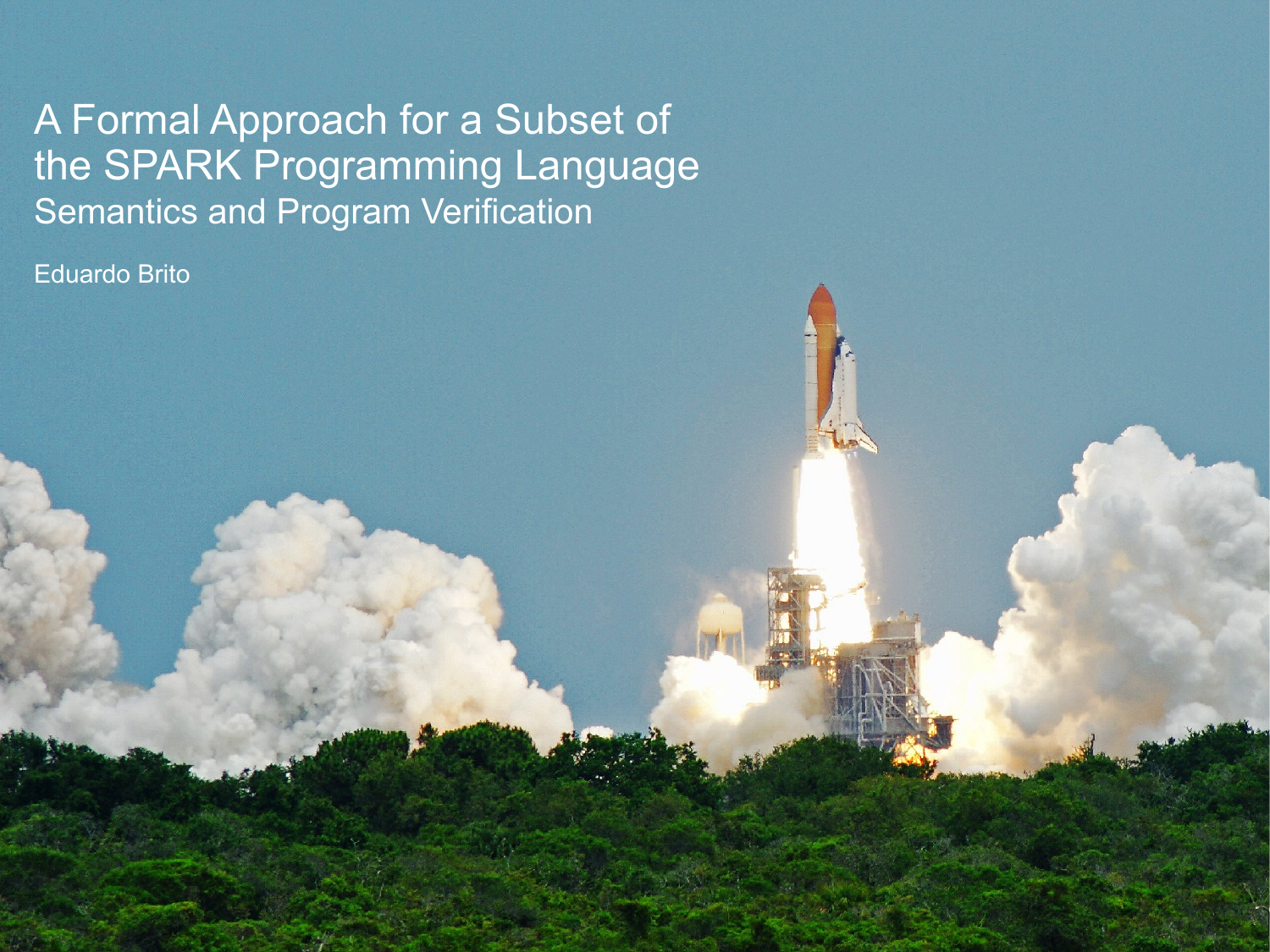- Introduction
- SPARK
- Program Verification in SPARK (Comparative Case Study)
- mSPARK: A Subset of SPARK
- Syntax and Semantics of mSPARK
- mSPARK's Program Logic
- Conclusion
- Future Work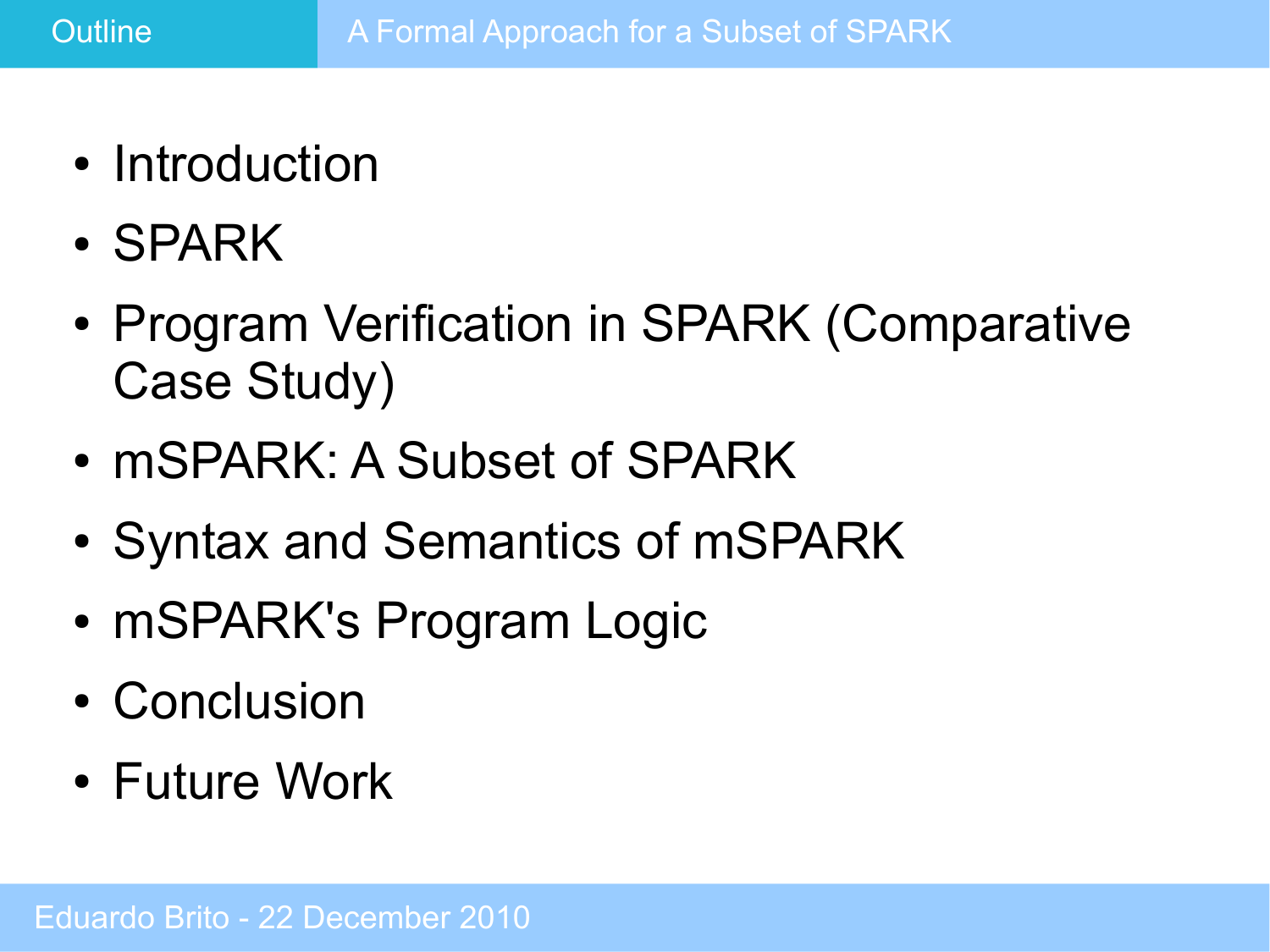- The thesis addresses formal software verification of safety-critical systems;
- Ada is one of the most used programming languages in the safety-critical domain;
- SPARK, a strict subset of Ada, has been "pushing" the use of (semi-)formal methods in the industry and academia for the safety-critical domain;
- Even so, much work remains to be done in formal software verification, both theoretical and practical.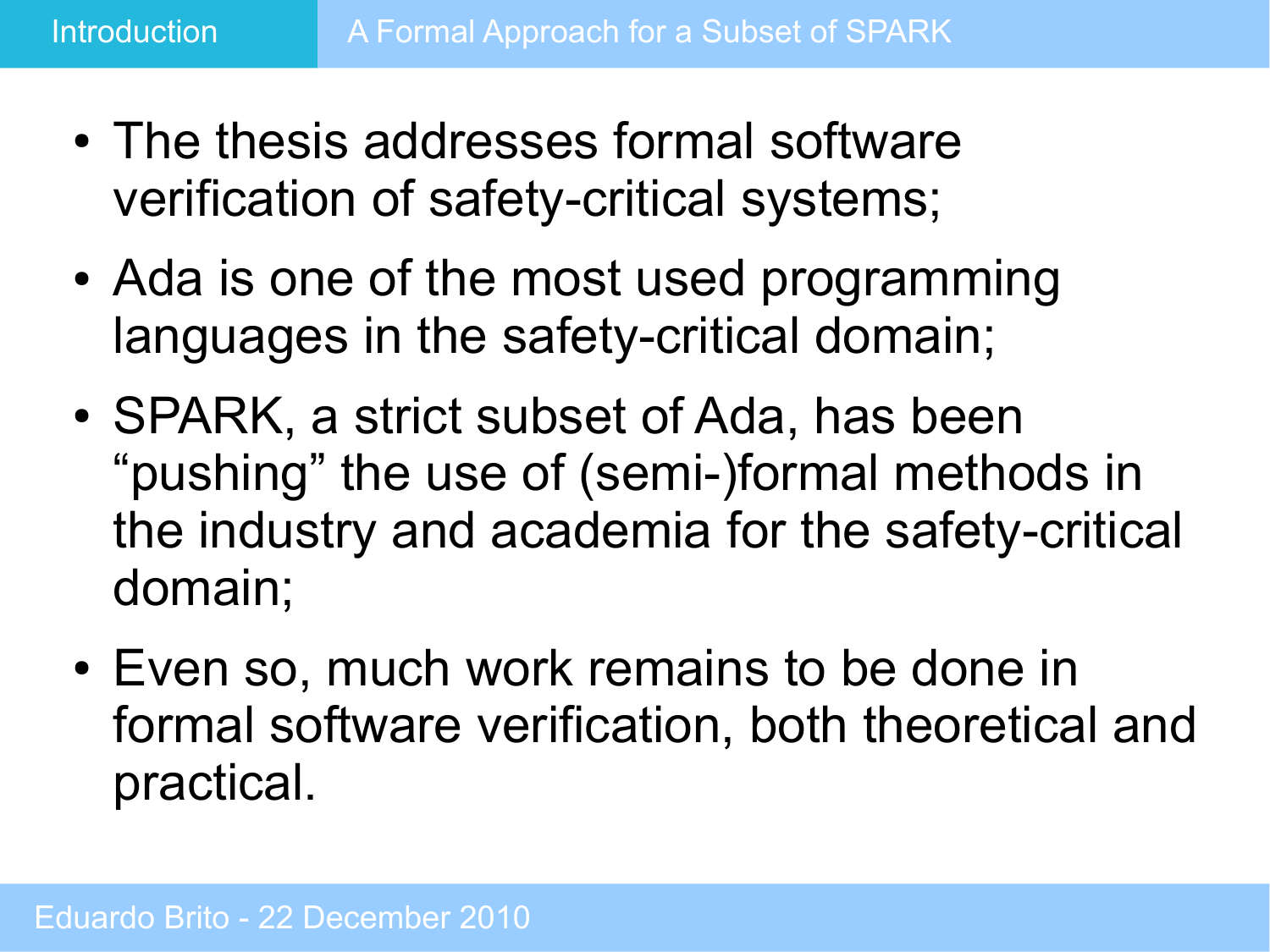A safety-critical system using software developed in SPARK

U.S. NR FORCE

DEC SSAL J. Brailey<br>ADEC SAL C. Laz

8614 **BE AW**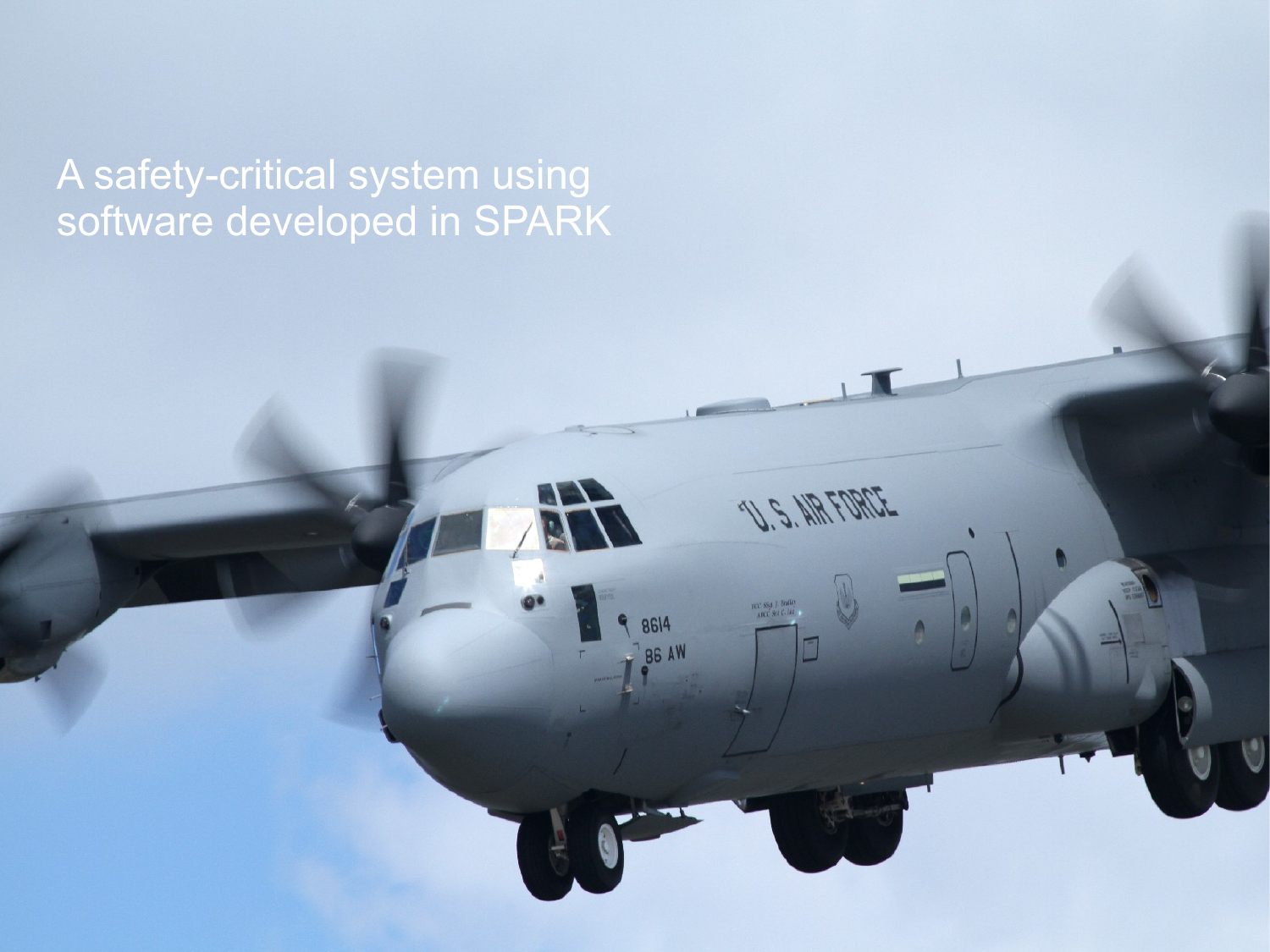## SPARK is a programming language and a toolset

- It is a strict subset of Ada;
- The toolset checks for conformance with SPARK rules and allows to do formal verification of programs;
- The toolset does not include a compiler; SPARK code is meant to be compiled using (certified) Ada compilers.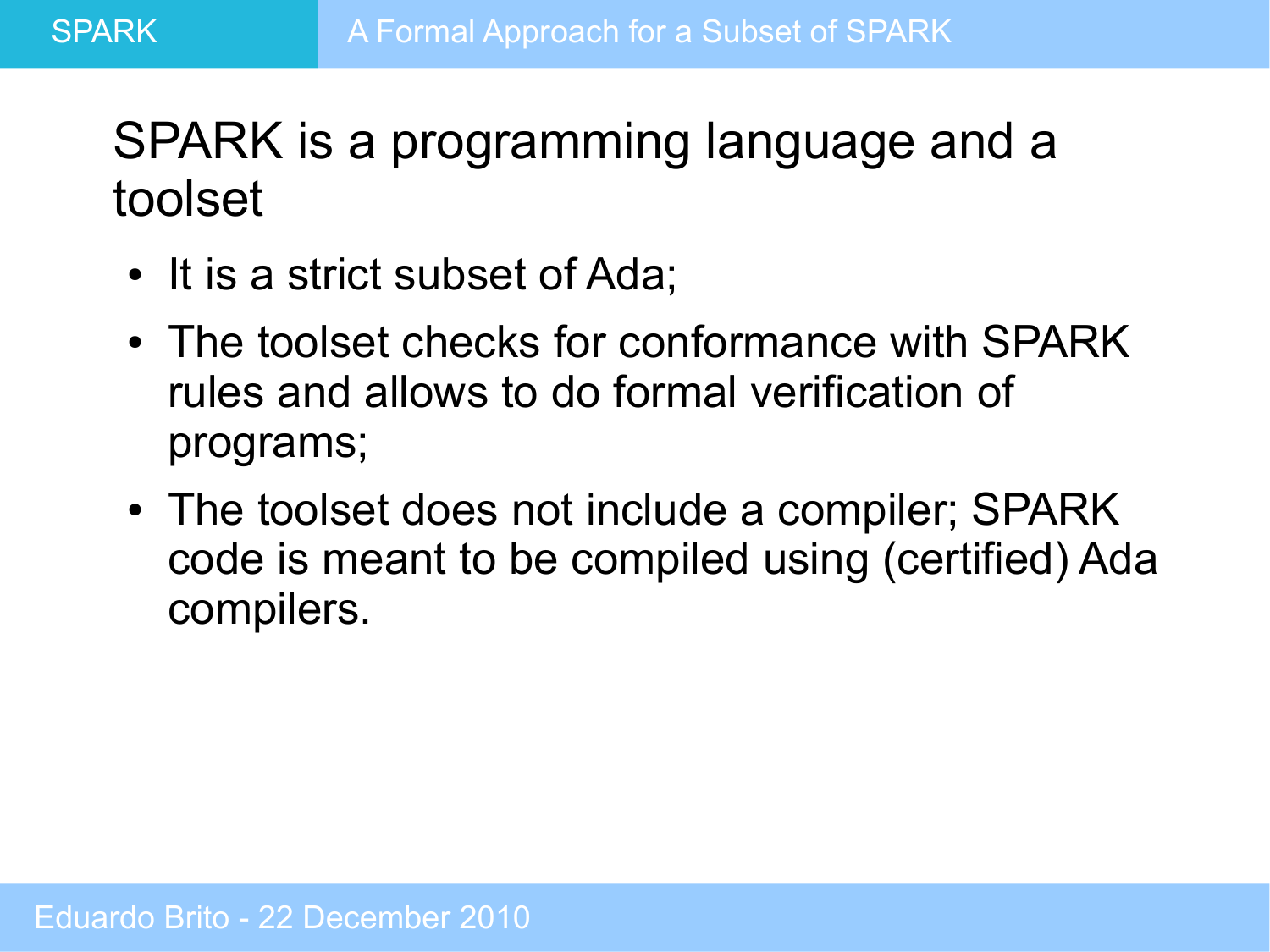# Program Verification in SPARK

- We compared, using a simple case study, the program verification features of SPARK and Frama-C/ACSL;
- This case study was published on Ada Europe 2010 proceedings (Springer LNCS Vol. 6106);
- The Hi-Lite project is actually addressing the issues we expressed in the paper.
	- (and the paper was written before the project was public).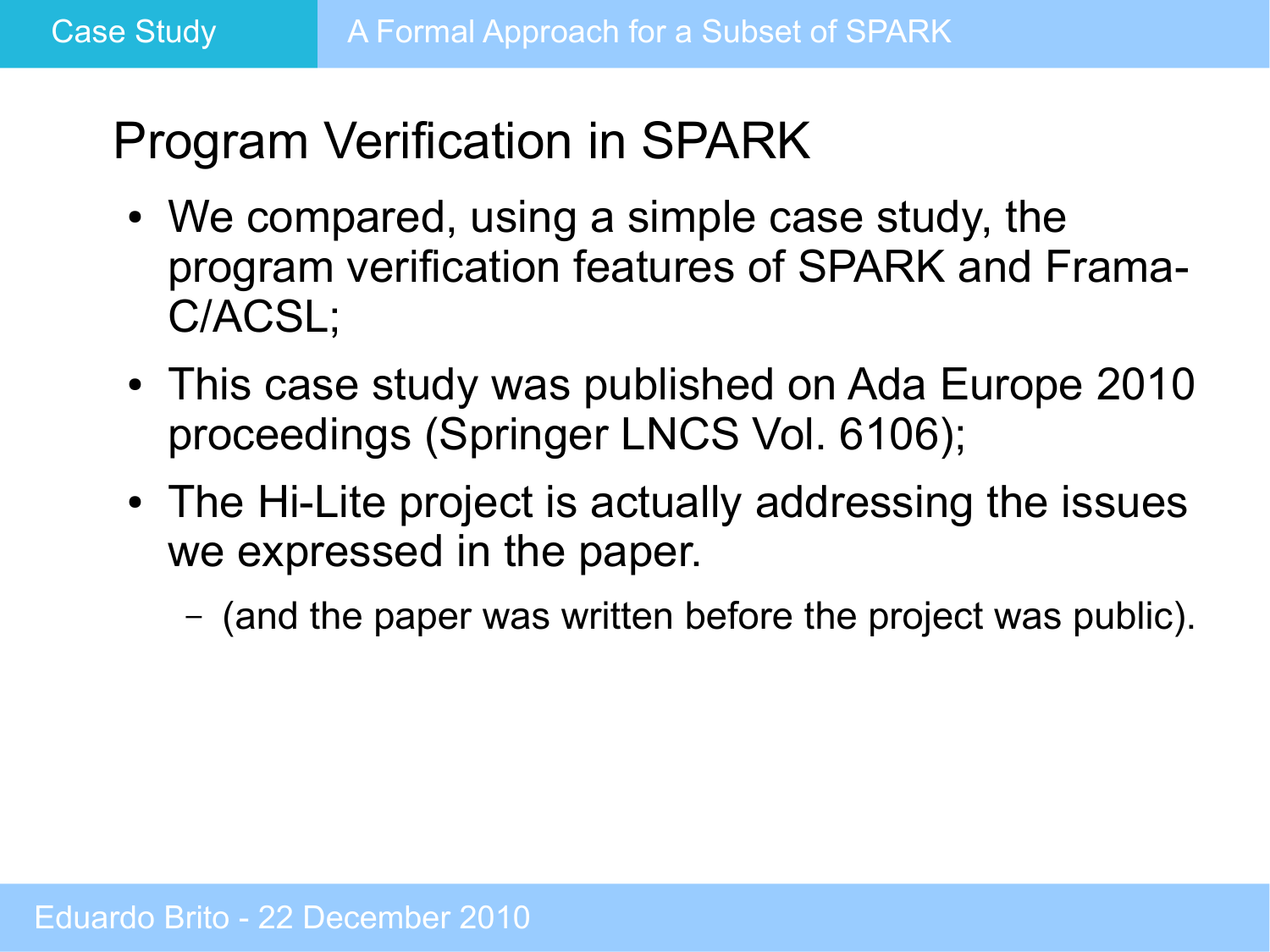# mSPARK – A Subset of SPARK

(mSPARK stands for mini/minhoSPARK).

- The creation of the subset followed some empirical decisions;
	- What features are most interesting to work on, what are more useful...
- The development was backed up by theoretical and practical work;
	- Our development cycle incorporated theoretical work and verification as well as validation through tool development and implementation;
- We believe this to be an important contribution of the thesis, as it provides a workbench for further scientific development.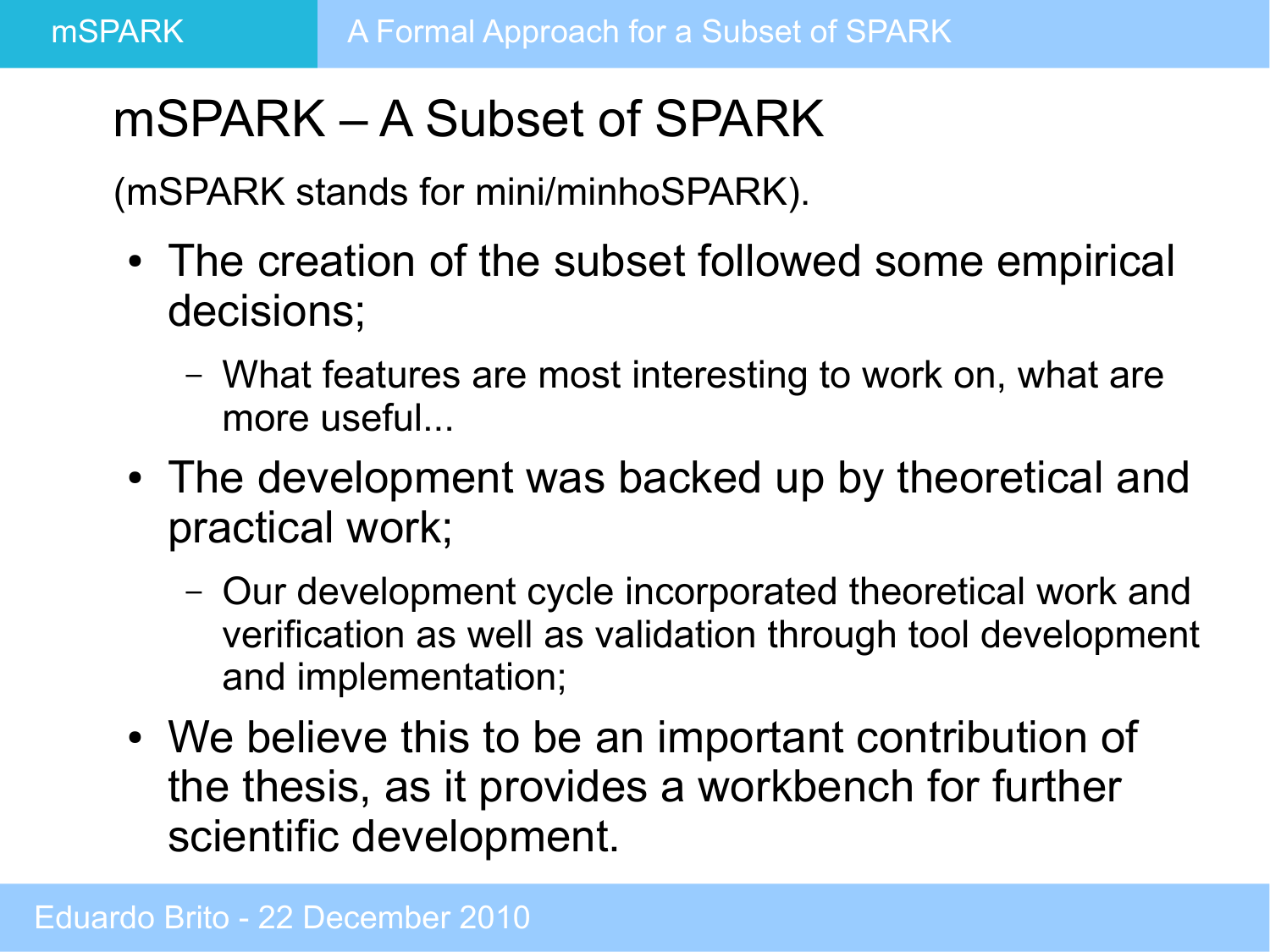### **Syntax**

- mSPARK syntax is very close to SPARK (and Ada) syntax;
- A mSPARK program contains type declarations, global variable declarations, function and procedure declarations and (optionally) an executable part.

#### **Semantics**

- We provided an informal static semantics that allows us to establish arguments on what is valid mSPARK code;
- A formal operational semantics was developed to establish the rules of program execution;
- Formal semantics is necessary for arguing about the soundness of program logics.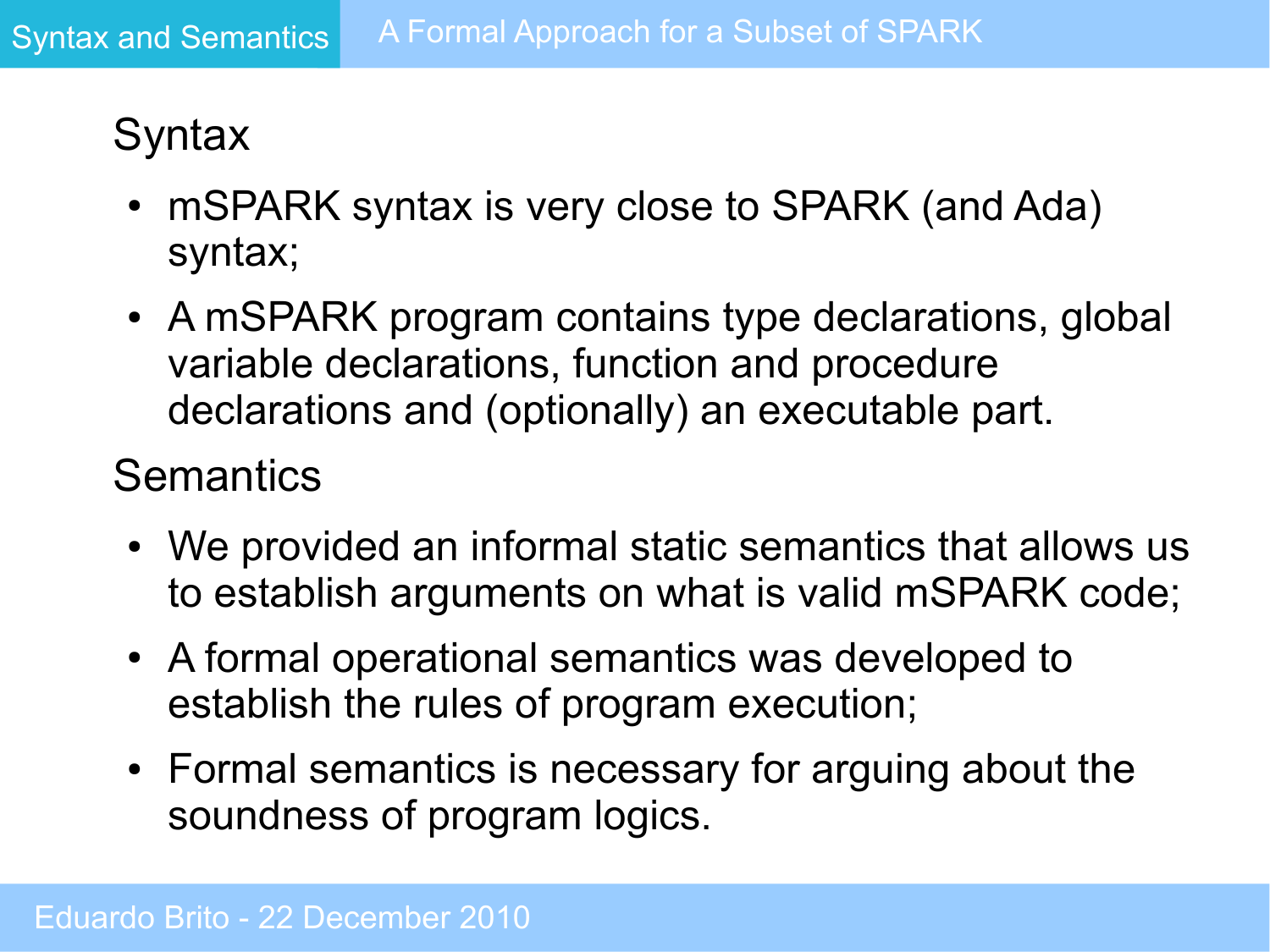#### mSPARK's Program Logic

- We identified some of the most important constructs of our subset and developed the program logic for it;
	- We deal with specific features of Ada such as range types and expression evaluation errors;
- Our program logic deals with the *adaptation problem* for subprograms with contracts;
- The soundness theorem that is usual in Hoare Logic had to be adapted/changed;
	- This stems mostly from the need to deal with range types and the need of providing *safety* conditions;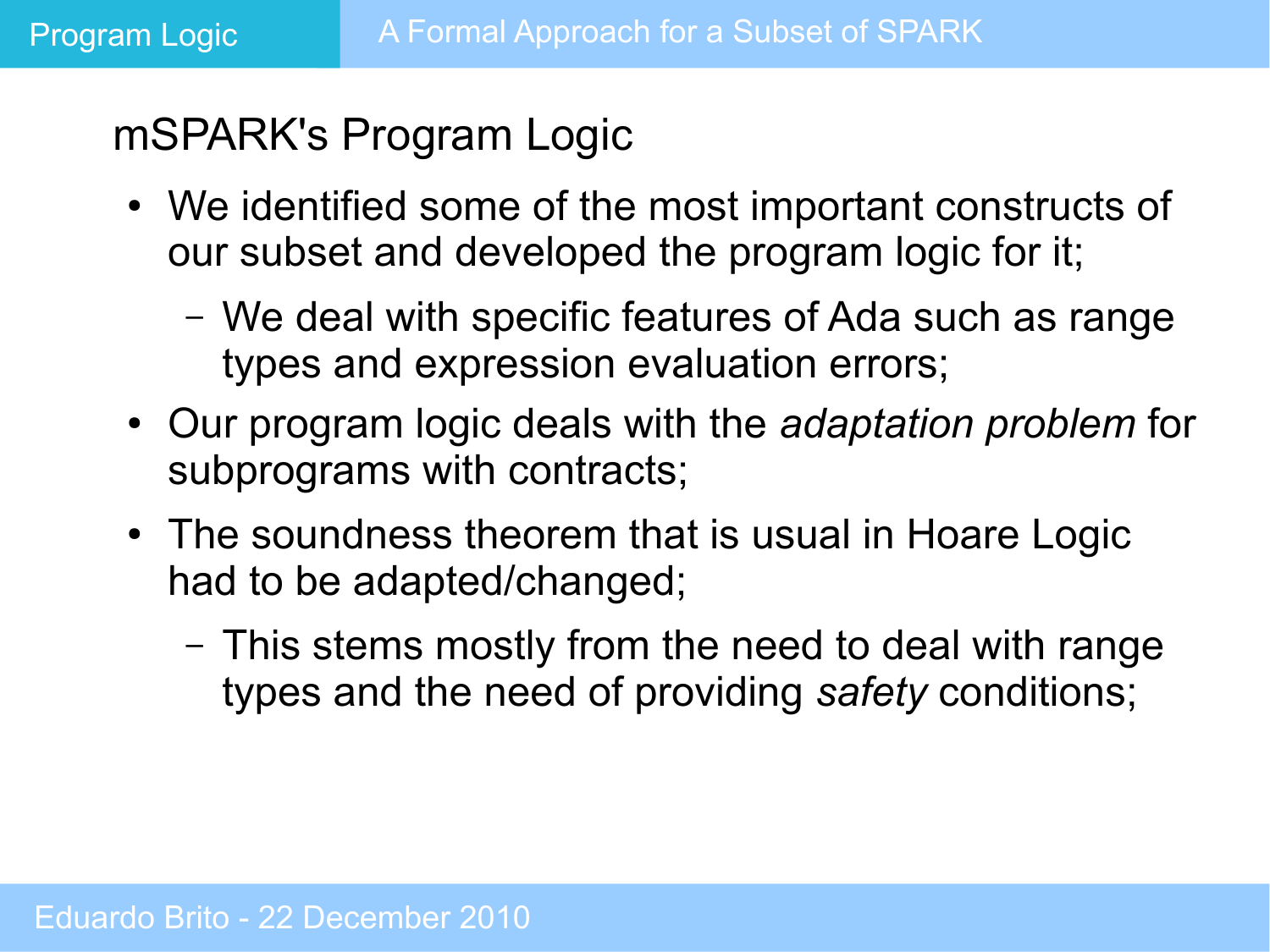- This thesis resulted in several contributions:
	- A comparative case study was published at Ada Europe 2010;
		- Two other publications and a communication (poster).
	- The creation of a program logic for a programming language with safety restrictions and range types;
	- Development of Operational Semantics for the programming language;
	- Proof of soundness of our program logic;
- Tools were prototyped for the validation and application of our approach;
- Further work will be developed using these results.

Eduardo Brito - 22 December 2010